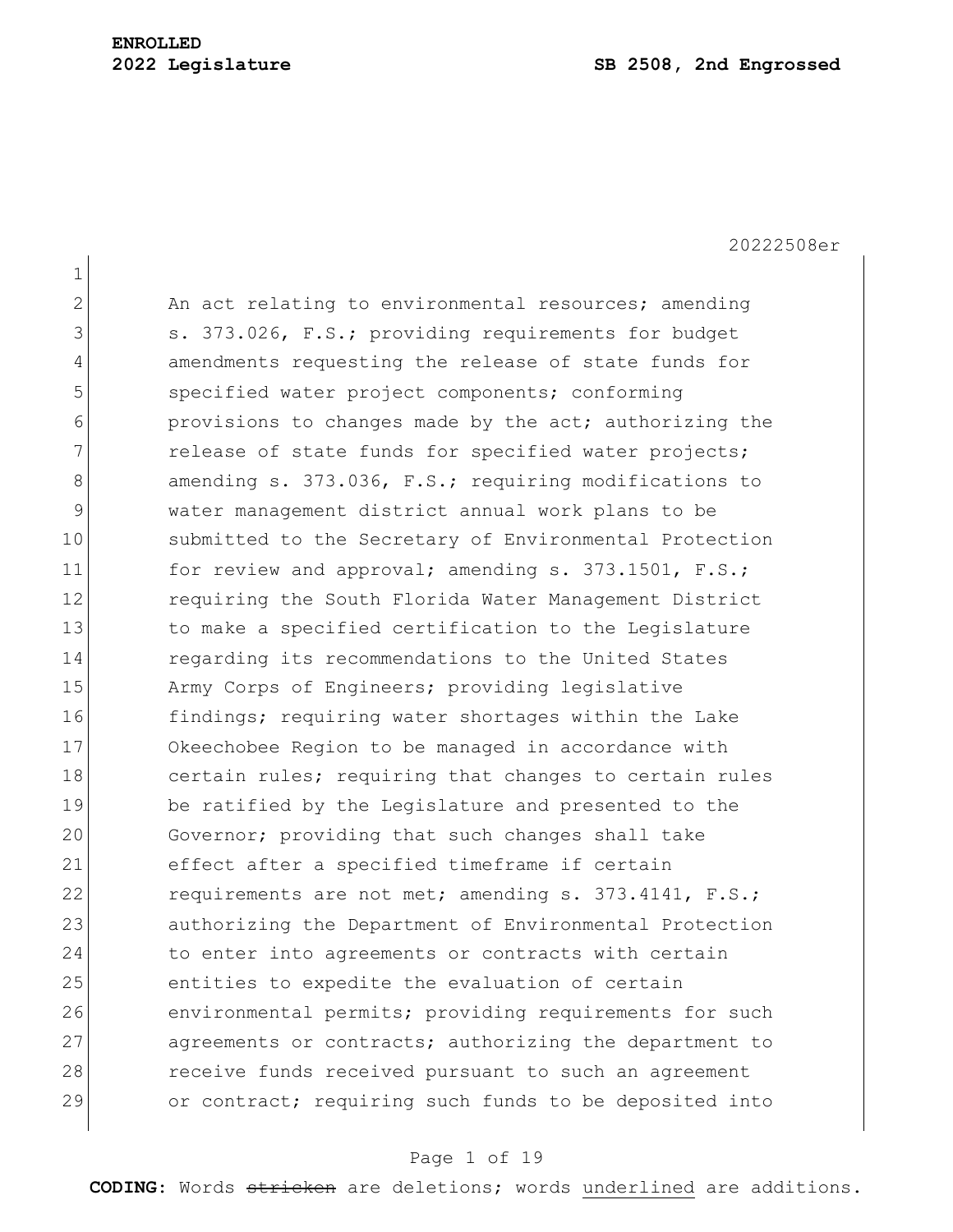20222508er

| 30 | the Grants and Donations Trust Fund; amending s.       |
|----|--------------------------------------------------------|
| 31 | 570.71, F.S.; specifying that the Department of        |
| 32 | Agriculture and Consumer Services may acquire land or  |
| 33 | certain related interests in land for specified public |
| 34 | purposes; revising the types of project proposals for  |
| 35 | which the department may accept applications; revising |
| 36 | the activities prohibited under certain easements;     |
| 37 | removing a requirement that certain department rules   |
| 38 | give preference to certain types of lands; amending s. |
| 39 | 570.715, F.S.; revising the procedures the department  |
| 40 | must comply with for certain land acquisitions;        |
| 41 | providing for a type two transfer of the William J.    |
| 42 | "Billy Joe" Rish Recreational Park within the Agency   |
| 43 | for Persons with Disabilities to the Department of     |
| 44 | Environmental Protection; providing for the            |
| 45 | continuation of certain contracts and interagency      |
| 46 | agreements; reenacting s. 570.93(1)(a), F.S., relating |
| 47 | to an agricultural water conservation program;         |
| 48 | providing effective dates.                             |

50 Be It Enacted by the Legislature of the State of Florida:

52 Section 1. Effective upon this act becoming a law, 53 paragraph (b) of subsection (8) of section 373.026, Florida 54 Statutes, is amended to read:

 373.026 General powers and duties of the department.—The department, or its successor agency, shall be responsible for 57 the administration of this chapter at the state level. However, it is the policy of the state that, to the greatest extent

# Page 2 of 19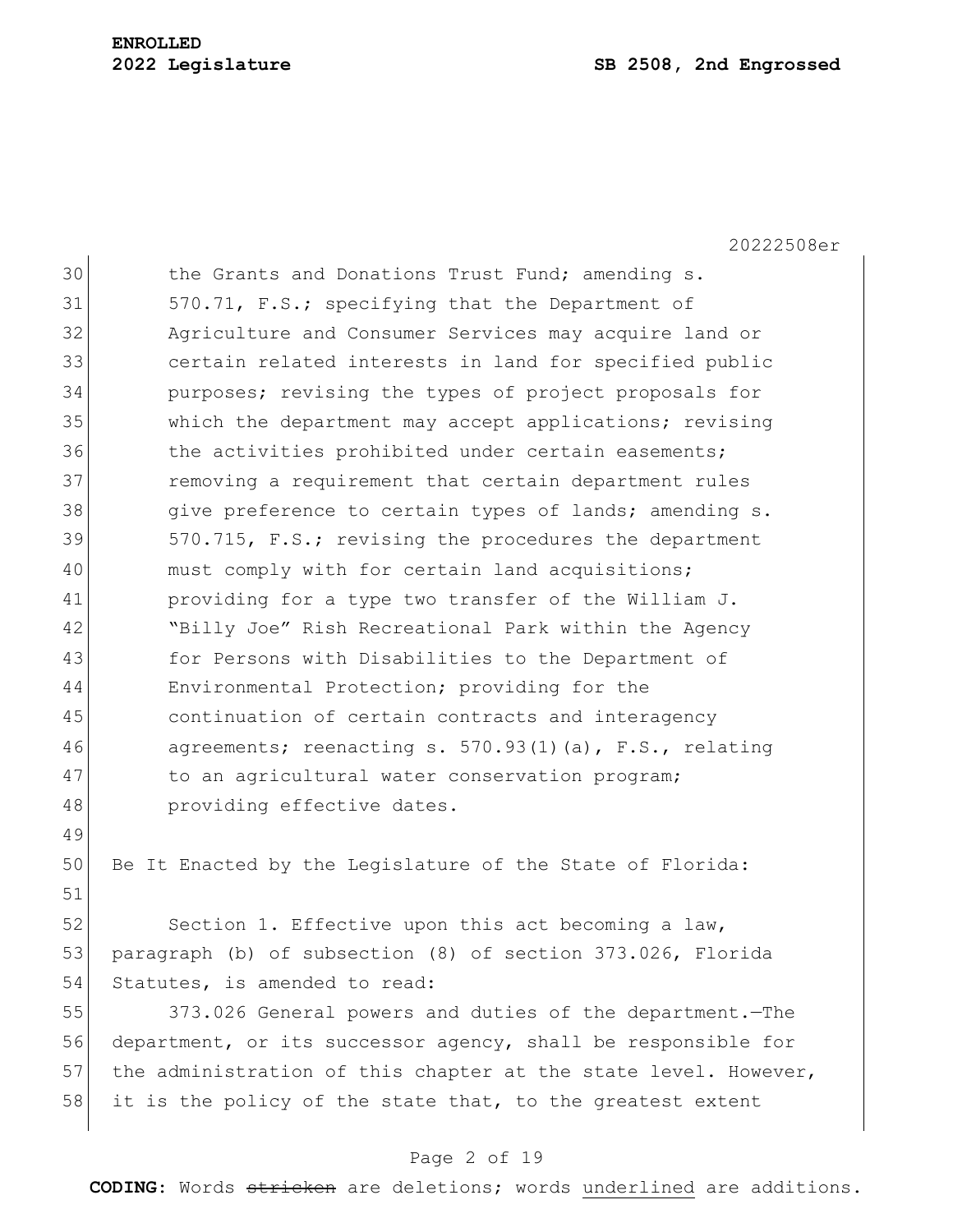59 possible, the department may enter into interagency or 60 interlocal agreements with any other state agency, any water 61 management district, or any local government conducting programs 62 related to or materially affecting the water resources of the 63 state. All such agreements shall be subject to the provisions of 64 s. 373.046. In addition to its other powers and duties, the 65 department shall, to the greatest extent possible:

66 (8)

67 (b) To ensure to the greatest extent possible that project 68 components will go forward as planned, the department shall 69 collaborate with the South Florida Water Management District in 70 implementing the comprehensive plan as defined in s. 71 373.470(2)(b), the Lake Okeechobee Watershed Protection Plan as 72 defined in s. 373.4595(2), and the River Watershed Protection 73 Plans as defined in s. 373.4595(2). Before any project component 74 is submitted to Congress for authorization or receives an 75 appropriation of state funds, the department must approve, or 76 approve with amendments, each project component within 60 days 77 following formal submittal of the project component to the 78 department. Prior to the release of state funds for the 79 implementation of the comprehensive plan, department approval 80 shall be based upon a determination of the South Florida Water 81 Management District's compliance with s. 373.1501(5) and (7). 82 Additionally, each budget amendment requesting the release of 83 state funds for the implementation of a project component or a 84 water control plan or regulation schedule required for the 85 operation of the project shall be contingent on the submission 86 of the certification required in s. 373.1501(7). Nothing in this 87 | paragraph shall constitute a final agency action challengeable

# Page 3 of 19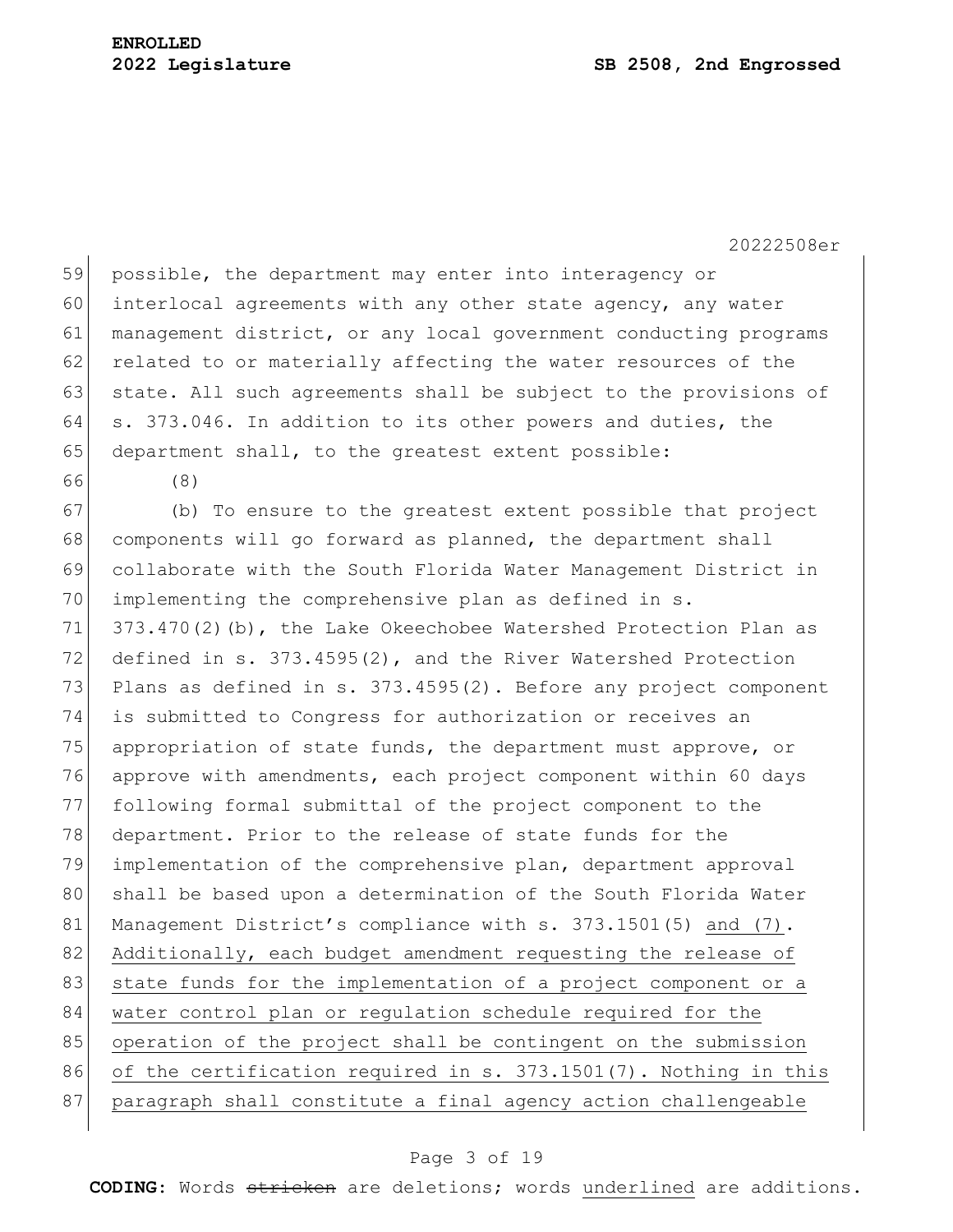20222508er 88 under chapter 120. Once a project component is approved, the 89 South Florida Water Management District shall provide to the 90 President of the Senate and the Speaker of the House of 91 Representatives a schedule for implementing the project 92 component, the estimated total cost of the project component, 93 any existing federal or nonfederal credits, the estimated 94 remaining federal and nonfederal share of costs, and an estimate 95 of the amount of state funds that will be needed to implement 96 the project component. All requests for an appropriation of 97 state funds needed to implement the project component shall be 98 submitted to the department, and such requests shall be included 99 in the department's annual request to the Governor. Prior to the 100 release of state funds for the implementation of the Lake 101 Okeechobee Watershed Protection Plan or the River Watershed 102 Protection Plans, on an annual basis, the South Florida Water 103 Management District shall prepare an annual work plan as part of 104 the consolidated annual report required in s. 373.036(7). Upon a 105 determination by the secretary of the annual work plan's 106 consistency with the goals and objectives of ss. 373.1501(7) and 107  $373.4595$   $\overline{373.4595}$ , the secretary may approve the release of 108 state funds. Any modifications to the annual work plan shall be 109 submitted to the secretary for review and approval. 110 Notwithstanding the requirements of this paragraph, the release 111 of state funds for the Everglades Agricultural Area reservoir 112 project, the Lake Okeechobee Watershed project, the C-43 West 113 Basin Reservoir Storage project, and the Indian River Lagoon-114 South project is authorized. 115 Section 2. Effective upon becoming a law, paragraph (a) of 116 subsection (7) of section 373.036, Florida Statutes, is amended

## Page 4 of 19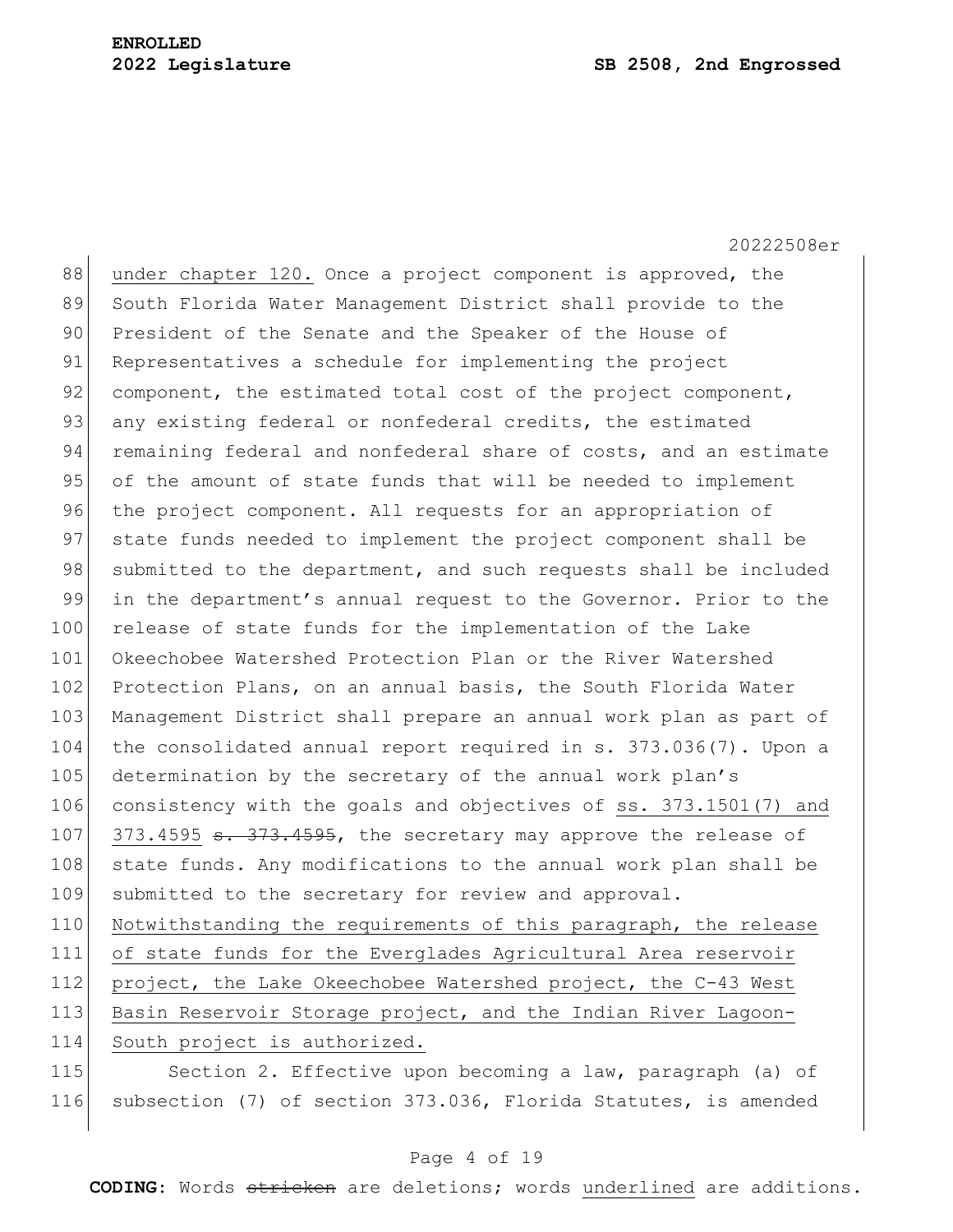20222508er 117 to read: 118 373.036 Florida water plan; district water management  $119$  plans.-120 (7) CONSOLIDATED WATER MANAGEMENT DISTRICT ANNUAL REPORT.— 121 (a) By March 1, annually, each water management district 122 shall prepare and submit to the Office of Economic and 123 Demographic Research, the department, the Governor, the 124 President of the Senate, and the Speaker of the House of 125 Representatives a consolidated water management district annual 126 report on the management of water resources. In addition, copies 127 must be provided by the water management districts to the chairs 128 of all legislative committees having substantive or fiscal 129 jurisdiction over the districts and the governing board of each 130 county in the district having jurisdiction or deriving any funds 131 for operations of the district. Copies of the consolidated 132 annual report must be made available to the public, either in 133 printed or electronic format. Any modifications to the annual 134 work plan shall be submitted to the secretary for review and 135 approval. Such approval does not constitute a final agency 136 action challengeable under chapter 120. 137 Section 3. Effective upon this act becoming a law,

138 subsection (7) of section 373.1501, Florida Statutes, is 139 amended, subsections (10) and (11) are added to that section, 140 and subsection (4) of that section is reenacted, to read:

141 373.1501 South Florida Water Management District as local 142 sponsor.-

143 (4) The district is authorized to act as local sponsor of 144 the project for those project features within the district as 145 provided in this subsection and subject to the oversight of the

# Page 5 of 19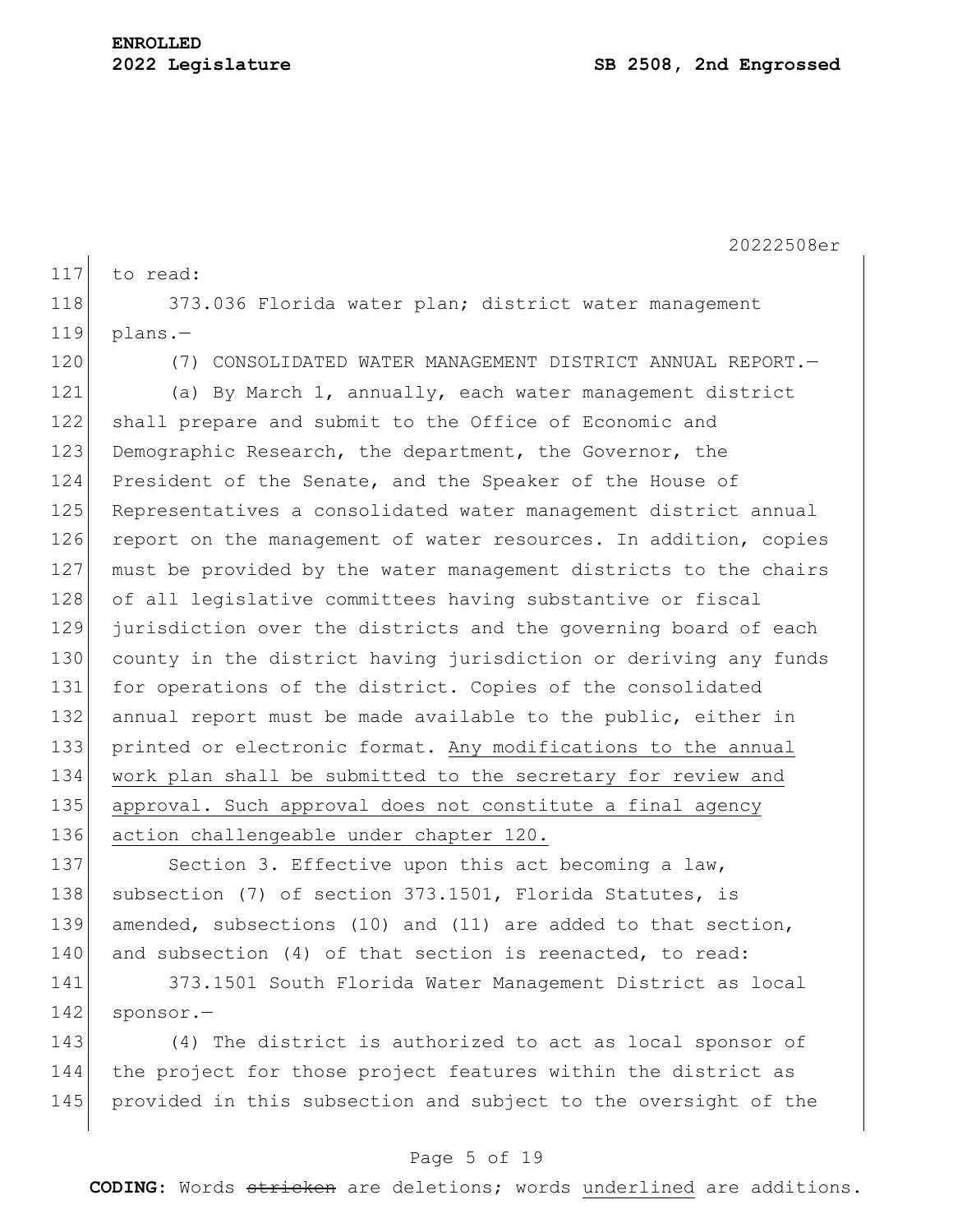20222508er 146 department as further provided in s. 373.026. The district shall 147 exercise the authority of the state to allocate quantities of 148 water within its jurisdiction, including the water supply in 149 relation to the project, and be responsible for allocating water 150 and assigning priorities among the other water uses served by 151 | the project pursuant to state law. The district may: 152 (a) Act as local sponsor for all project features 153 previously authorized by Congress. 154 (b) Continue data gathering, analysis, research, and design 155 of project components, participate in preconstruction 156 engineering and design documents for project components, and 157 further refine the Comprehensive Plan of the restudy as a guide 158 and framework for identifying other project components. 159 (c) Construct pilot projects that will assist in 160 determining the feasibility of technology included in the 161 Comprehensive Plan of the restudy. 162 (d) Act as local sponsor for project components. 163 (7) When developing or implementing water control plans or 164 regulation schedules required for the operation of the project, 165 the district shall provide recommendations to the United States 166 Army Corps of Engineers which are consistent with all district 167 programs and plans. The district shall certify to the President 168 of the Senate and the Speaker of the House of Representatives, 169 with a copy to the department, in the annual report pursuant to 170 s. 373.036(7), that its recommendations made pursuant to this 171 subsection during the previous 12 months are consistent with all 172 district programs and plans. Nothing in this subsection shall 173 constitute a final agency action challengeable under chapter 174 120.

# Page 6 of 19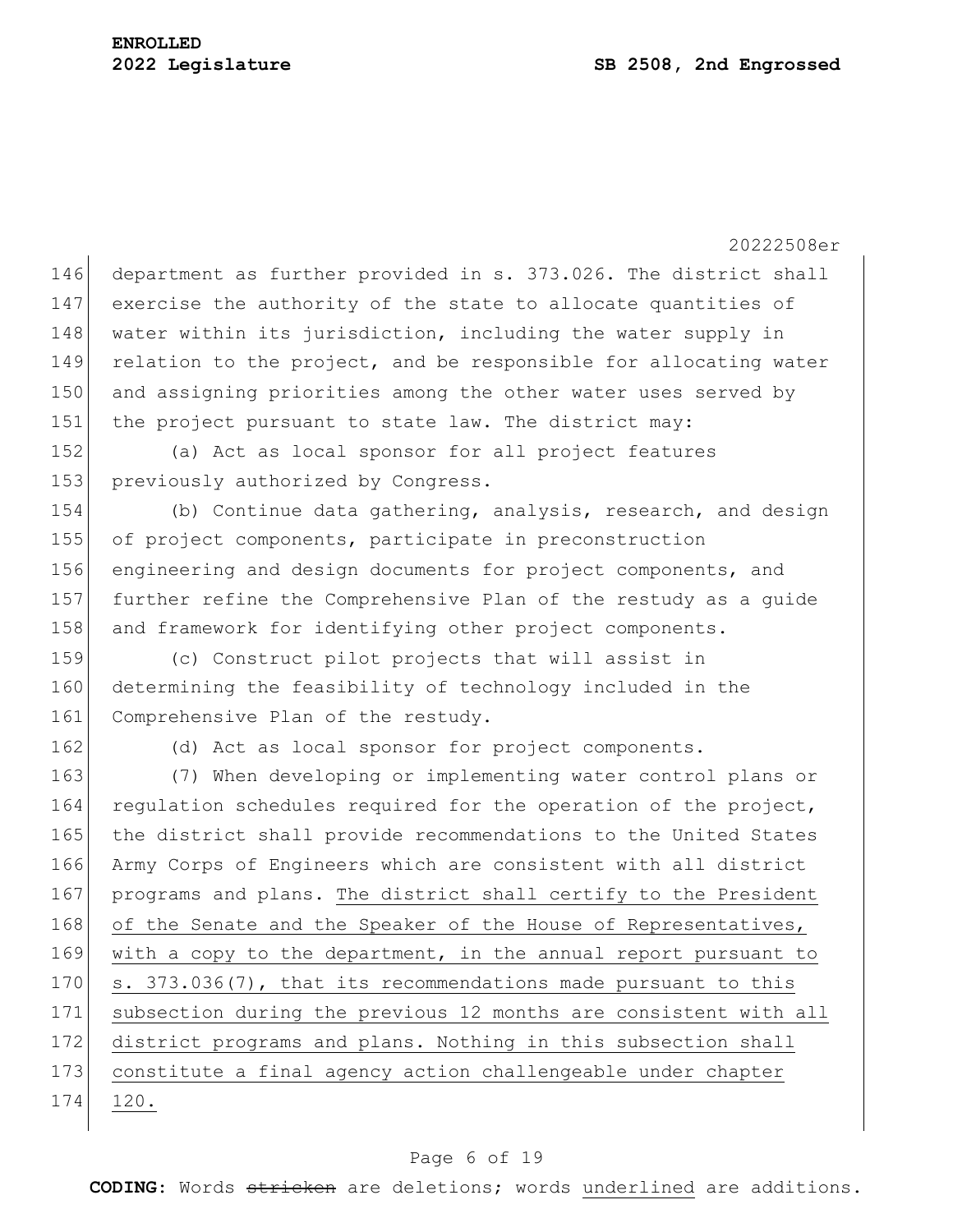|     | 20222508er                                                       |
|-----|------------------------------------------------------------------|
| 175 | (10) The Legislature finds that the Lake Okeechobee              |
| 176 | Regulation Schedule and any operating manual must balance the    |
| 177 | different interests across the system, including, but not        |
| 178 | limited to, safeguarding the water supply to society and the     |
| 179 | environment, reducing high-volume discharges to coastal          |
| 180 | estuaries, and providing for flood control.                      |
| 181 | (11) Water shortages within the Lake Okeechobee Region must      |
| 182 | be managed in accordance with Chapters $40E-21$ and $40E-22$ ,   |
| 183 | Florida Administrative Code, as such region is set forth         |
| 184 | therein. Any change to such rules may not take effect until      |
| 185 | ratified by the Legislature and presented to the Governor, or if |
| 186 | the Legislature fails to act and present to the Governor during  |
| 187 | the next regular legislative session, such rules shall take      |
| 188 | effect after the next regular legislative session and shall      |
| 189 | otherwise comply with s. 120.541.                                |
| 190 | Section 4. Effective upon this act becoming a law, section       |
| 191 | 373.4141, Florida Statutes, is amended to read:                  |
| 192 | 373.4141 Permits; processing.-                                   |
| 193 | (1) GENERAL PROCESSING; TIME LIMITATIONS.-                       |
| 194 | (a) Within 30 days after receipt of an application for a         |
| 195 | permit under this part, the department or the water management   |
| 196 | district shall review the application and shall request          |
| 197 | submittal of all additional information the department or the    |
| 198 | water management district is permitted by law to require. If the |
| 199 | applicant believes any request for additional information is not |
| 200 | authorized by law or rule, the applicant may request a hearing   |
| 201 | pursuant to s. 120.57. Within 30 days after receipt of such      |
| 202 | additional information, the department or water management       |
| 203 | district shall review it and may request only that information   |
|     |                                                                  |

# Page 7 of 19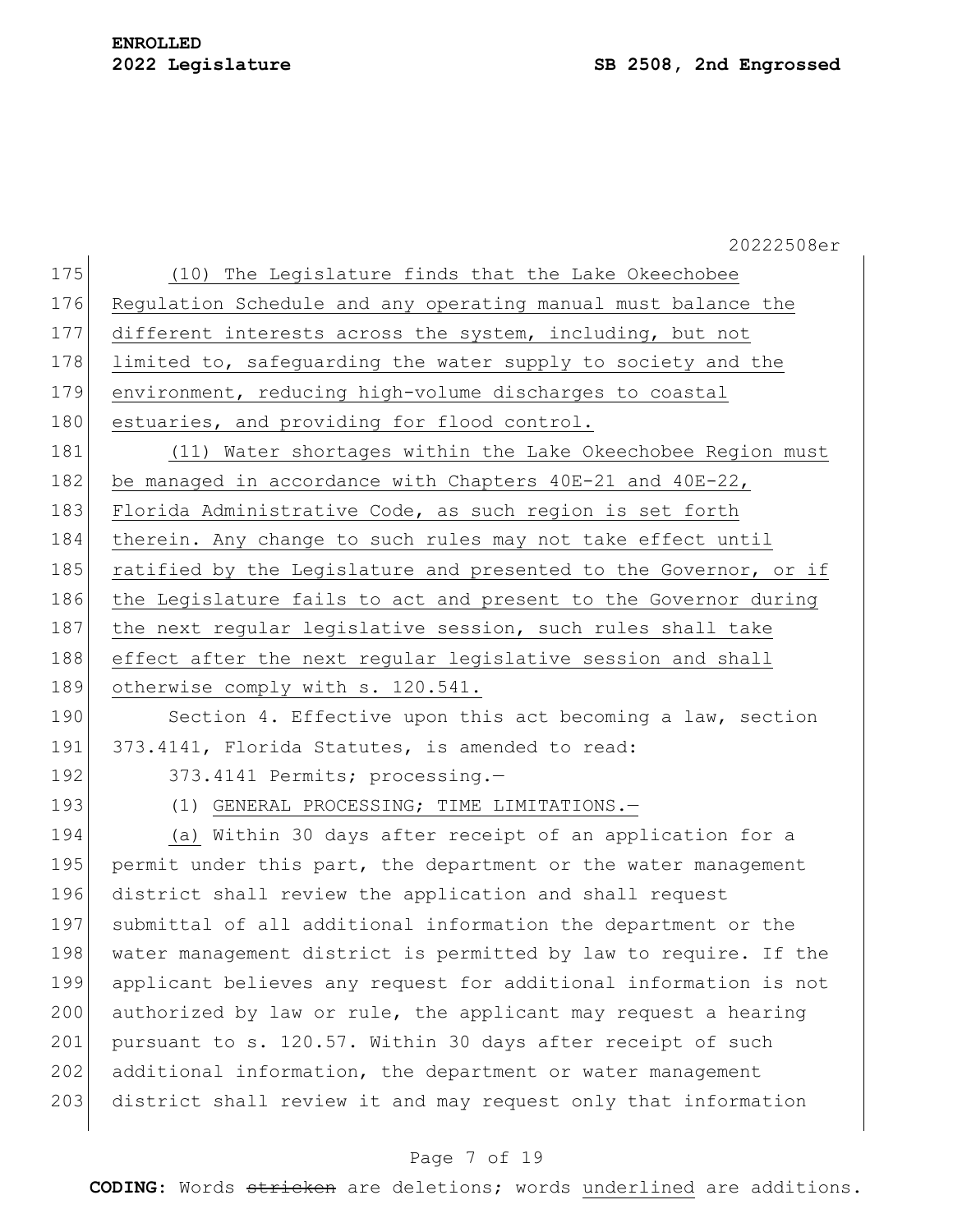204 needed to clarify such additional information or to answer new 205 questions raised by or directly related to such additional 206 information. If the applicant believes the request of the 207 department or water management district for such additional 208 information is not authorized by law or rule, the department or 209 water management district, at the applicant's request, must 210 shall proceed to process the permit application.

211 (b)  $(2)$  A permit must shall be approved, denied, or subject 212 to a notice of proposed agency action within 60 days after 213 receipt of the original application, the last item of timely 214 requested additional material, or the applicant's written 215 request to begin processing the permit application.

216 (c) $\left(3\right)$  Processing of applications for permits for 217 affordable housing projects must shall be expedited to a greater 218 degree than other projects.

219 (d)  $\left(4\right)$  A state agency or an agency of the state may not 220 require as a condition of approval for a permit or as an item to 221 complete a pending permit application that an applicant obtain a 222 permit or approval from any other local, state, or federal 223 agency without explicit statutory authority to require such 224 permit or approval.

225 (2) AGREEMENTS TO PROCESS PERMITS.

226 (a) The department may enter into an agreement or a  $227$  contract with a public entity, which includes a utility 228 regulated under chapter 366, to expedite the evaluation of 229 environmental resource permits or section 404 permits related to 230 a project or an activity that serves a public purpose. Any 231 agreement or contract entered into pursuant to this subsection 232 must be effective for at least 3 years.

# Page 8 of 19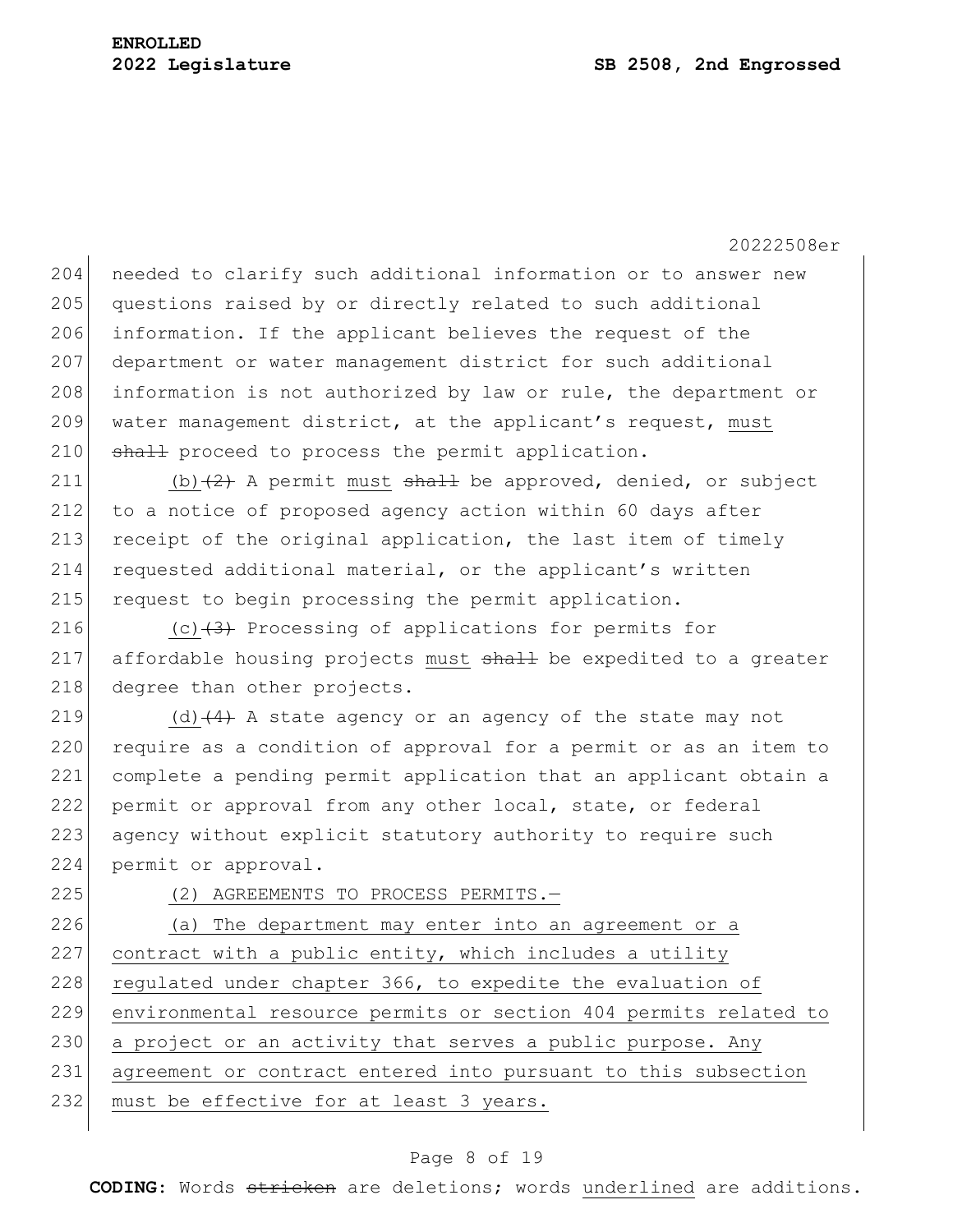|     | 20222508er                                                             |
|-----|------------------------------------------------------------------------|
| 233 | (b) The department must ensure that any agreement or                   |
| 234 | contract entered into by the department does not affect                |
| 235 | impartial decisionmaking, either substantively or procedurally.        |
| 236 | The department must use the same procedures for decisions that         |
| 237 | would otherwise be required for the evaluation of permits for          |
| 238 | similar projects or activities not carried out under an                |
| 239 | agreement or contract authorized under this subsection.                |
| 240 | (c) The department must make all active agreements or                  |
| 241 | contracts entered into under this subsection available on its          |
| 242 | website.                                                               |
| 243 | (d) The department may receive funds pursuant to an                    |
| 244 | agreement or contract entered into under this subsection. Any          |
| 245 | funds received pursuant to this subsection must be deposited           |
| 246 | into the Grants and Donations Trust Fund and used in accordance        |
| 247 | with the agreement or contract.                                        |
| 248 | Section 5. Effective January 1, 2023, section 570.71,                  |
| 249 | Florida Statutes, is amended to read:                                  |
| 250 | 570.71 Land acquisition; conservation easements and                    |
| 251 | agreements.-                                                           |
| 252 | (1) The department, on behalf of the Board of Trustees of              |
| 253 | the Internal Improvement Trust Fund, may allocate moneys to            |
| 254 | acquire land or related interests in land, such as perpetual,          |
| 255 | less-than-fee acquisitions <del>interest in land</del> , to enter into |
| 256 | agricultural protection agreements, and to enter into resource         |
| 257 | conservation agreements for any of the following public                |
| 258 | purposes:                                                              |
| 259 | (a) Promotion and improvement of wildlife habitat. $\div$              |
| 260 | (b) Protection and enhancement of water bodies, aquifer                |
| 261 | recharge areas, wetlands, and watersheds.+                             |
|     |                                                                        |

# Page 9 of 19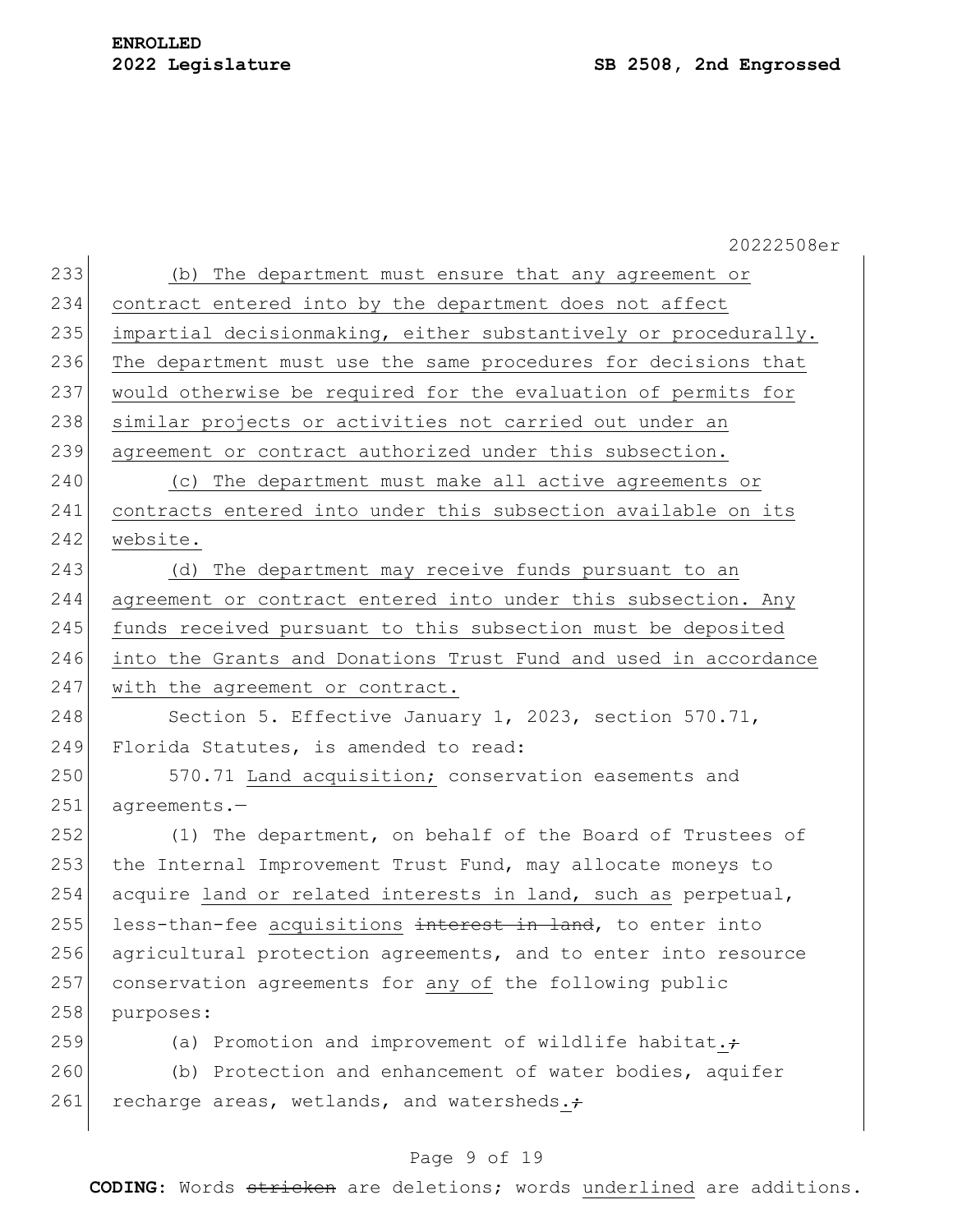20222508er 262 (c) Perpetuation of open space on lands with significant 263 natural areas.<del>; or</del> 264 (d) Protection of agricultural lands threatened by 265 conversion to other uses. 266 (e) Preservation and protection of natural and working 267 landscapes. 268 (f) Preservation, protection, and enhancement of wildlife 269 corridors and linkages. 270 (2) To achieve the purposes of this section, the department 271 may accept applications for project proposals that: 272 (a) Purchase land or interests in land, such as 273 conservation easements, as defined in s. 704.06. 274 (b) Purchase rural-lands-protection easements pursuant to 275 this section. 276 (c) Fund resource conservation agreements pursuant to this 277 section. 278 (d) Fund agricultural protection agreements pursuant to 279 this section. 280 (3) Rural-lands-protection easements are shall be a 281 perpetual right or interest in agricultural land which is 282 appropriate to retain such land in predominantly its current 283 state and to prevent the subdivision and conversion of such land 284 into other uses. This right or interest in property shall 285 prohibit only the following: 286 (a) Construction or placing of buildings, roads, billboards 287 or other advertising, utilities, or structures, except those 288 structures and unpaved roads necessary for the agricultural 289 operations on the land or structures necessary for other 290 activities allowed under the easement, and except for linear

# Page 10 of 19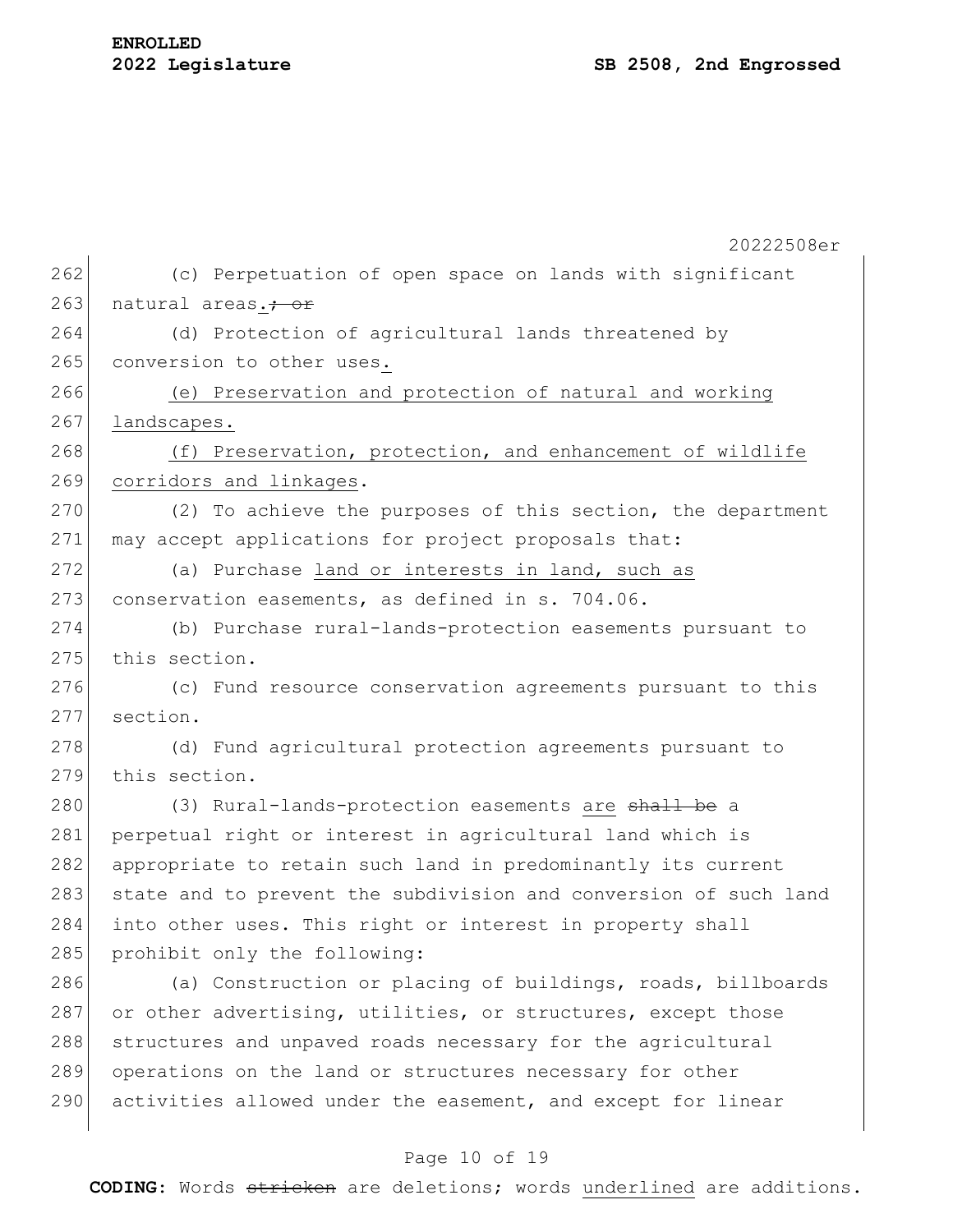291 facilities described in s. 704.06(11). $\div$ 

292 (b) Subdivision of the property. $\div$ 

293 (c) Dumping or placing of trash, waste, or offensive 294 materials. $\frac{1}{10}$  materials.

295 (d) Activities that detrimentally affect the natural 296 hydrology of the land or that detrimentally affect water 297 conservation, erosion control, soil conservation, or fish or 298 wildlife habitat, except those required for environmental 299 restoration; federal, state, or local government regulatory 300 programs; or best management practices.

 (4) Resource conservation agreements will be contracts for services which provide annual payments to landowners for services that actively improve habitat and water restoration or conservation on their lands over and above that which is already 305 required by law or which provide recreational opportunities. They will be for a term of not less than 5 years and not more than 10 years. Property owners will become eligible to enter into a resource conservation agreement only upon entering into a conservation easement or rural lands protection easement.

 (5) Agricultural protection agreements shall be for terms of 30 years and will provide payments to landowners having significant natural areas on their land. Public access and public recreational opportunities may be negotiated at the request of the landowner.

315 (a) For the length of the agreement, the landowner shall 316 agree to prohibit:

317 1. Construction or placing of buildings, roads, billboards 318 or other advertising, utilities, or structures, except those 319 structures and unpaved roads necessary for the agricultural

# Page 11 of 19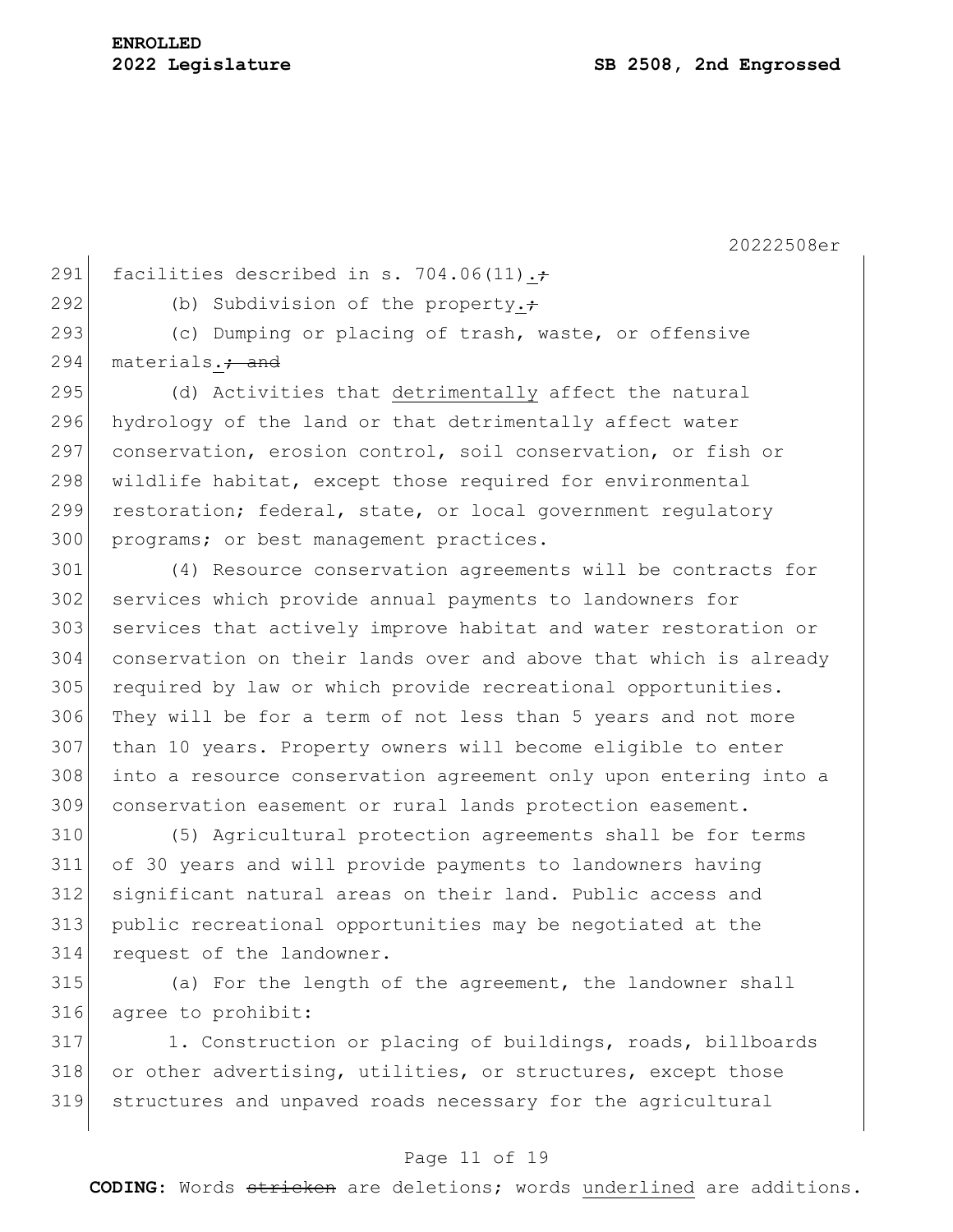320 operations on the land or structures necessary for other activities allowed under the easement, and except for linear facilities described in s. 704.06(11);

323 2. Subdivision of the property;

 3. Dumping or placing of trash, waste, or offensive 325 materials; and

 4. Activities that affect the natural hydrology of the 327 land, or that detrimentally affect water conservation, erosion 328 control, soil conservation, or fish or wildlife habitat.

 (b) As part of the agricultural protection agreement, the parties shall agree that the state shall have a right to buy a conservation easement or rural land protection easement at the end of the 30-year term. If the landowner tenders the easement for the purchase and the state does not timely exercise its right to buy the easement, the landowner shall be released from the agricultural agreement. The purchase price of the easement shall be established in the agreement and shall be based on the value of the easement at the time the agreement is entered into, plus a reasonable escalator multiplied by the number of full calendar years following the date of the commencement of the 340 agreement. The landowner may transfer or sell the property before the expiration of the 30-year term, but only if the property is sold subject to the agreement and the buyer becomes the successor in interest to the agricultural protection agreement. Upon mutual consent of the parties, a landowner may enter into a perpetual easement at any time during the term of 346 an agricultural protection agreement.

 (6) Payment for conservation easements and rural land protection easements shall be a lump-sum payment at the time the

# Page 12 of 19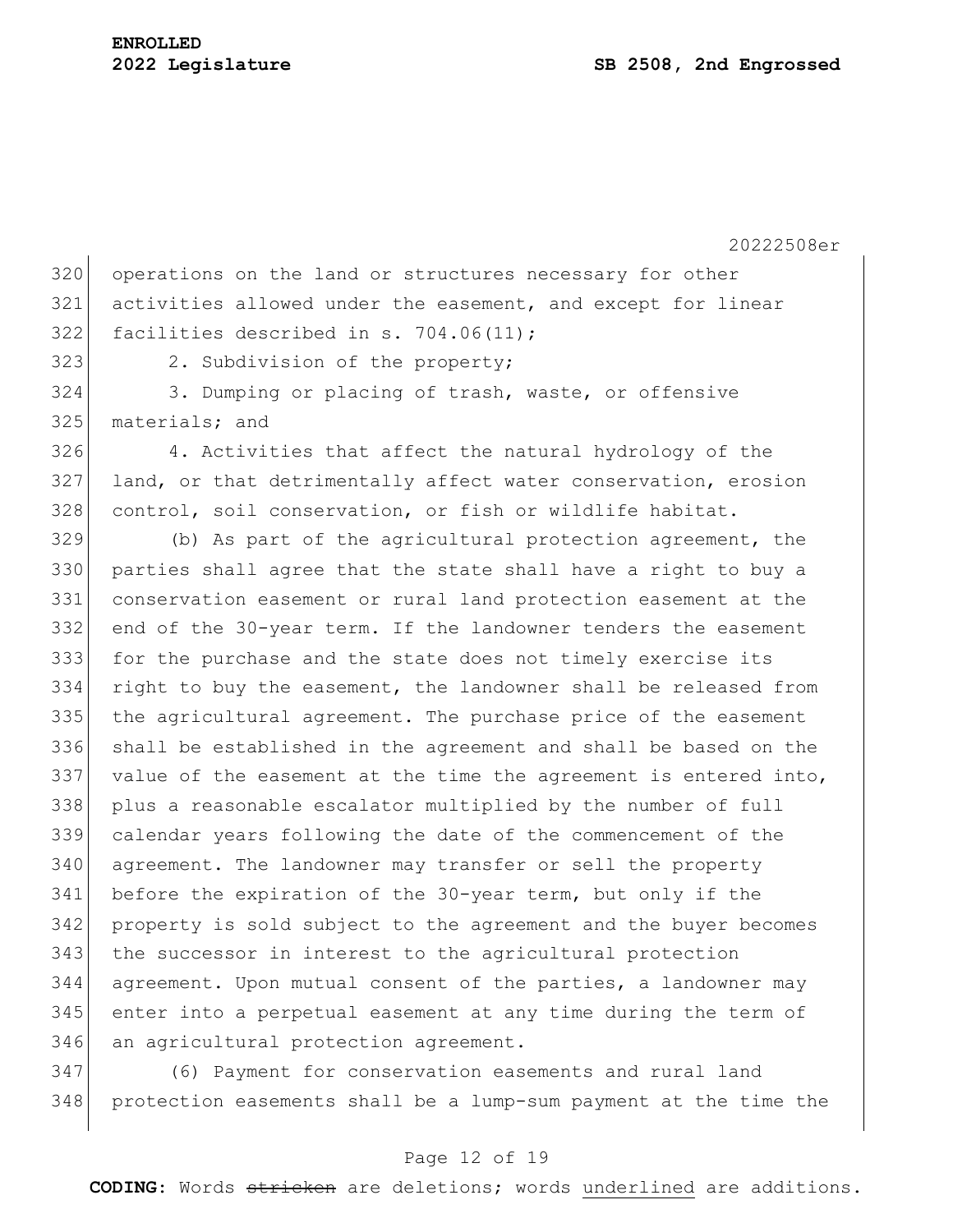20222508er easement is entered into. (7) Landowners entering into an agricultural protection agreement may receive up to 50 percent of the purchase price at 352 the time the agreement is entered into, and remaining payments on the balance shall be equal annual payments over the term of the agreement. (8) Payments for the resource conservation agreements shall 356 be equal annual payments over the term of the agreement. (9) Easements purchased pursuant to this act may not: (a) Prevent landowners from transferring the remaining fee value with the easement; or 360 (b) At the request of the landowner, restrict a landowner's 361 ability to use, or authorize the use of by third parties, 362 specific parcels of land within a conservation easement for conservation banking or recipient sites for imperiled species as defined in s. 259.105(2)(a)11. or wetlands mitigation banking pursuant to chapter 373, provided the specific parcels of land include wetland or upland areas that may be enhanced, restored, 367 or created under the conditions of a wetlands mitigation bank permit. 369 (10) The department, in consultation with the Department of Environmental Protection, the water management districts, the

 Department of Economic Opportunity, and the Florida Fish and Wildlife Conservation Commission, shall adopt rules that establish an application process, a process and criteria for setting priorities for use of funds consistent with the purposes specified in subsection (1) and giving preference to ranch and 376 timber lands managed using sustainable practices, an appraisal process, and a process for title review and compliance and

# Page 13 of 19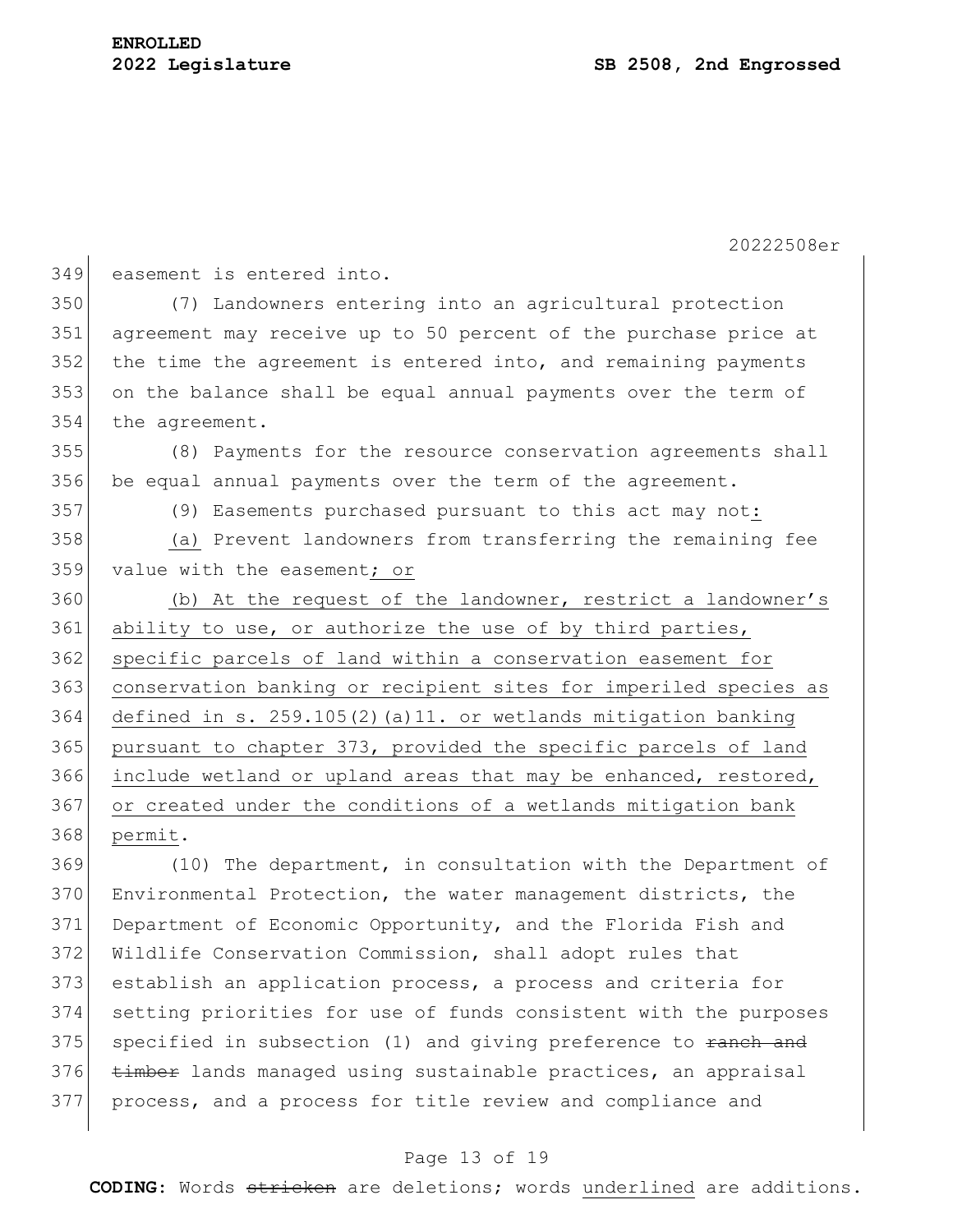|     | 20222508er                                                       |
|-----|------------------------------------------------------------------|
| 378 | approval of the rules by the Board of Trustees of the Internal   |
| 379 | Improvement Trust Fund.                                          |
| 380 | (11) If a landowner objects to having his or her property        |
| 381 | included in any lists or maps developed to implement this act,   |
| 382 | the department must shall remove the property from any such      |
| 383 | lists or maps upon receipt of the landowner's written request to |
| 384 | do so.                                                           |
| 385 | (12) The department may use appropriated funds from the          |
| 386 | following sources to implement this section:                     |
| 387 | (a) State funds;                                                 |
| 388 | (b) Federal funds;                                               |
| 389 | (c) Other governmental entities;                                 |
| 390 | (d) Nongovernmental organizations; or                            |
| 391 | (e) Private individuals.                                         |
| 392 |                                                                  |
| 393 | Any such funds provided, other than from the Land Acquisition    |
| 394 | Trust Fund, shall be deposited into the Incidental Trust Fund    |
| 395 | within the Department of Agriculture and Consumer Services and   |
| 396 | used for the purposes of this section, including administrative  |
| 397 | and operating expenses related to appraisals, mapping, title     |
| 398 | process, personnel, and other real estate expenses.              |
| 399 | (13) No more than 10 percent of any funds made available to      |
| 400 | implement this act may shall be expended for resource            |
| 401 | conservation agreements and agricultural protection agreements.  |
| 402 | Section 6. Effective January 1, 2023, section 570.715,           |
| 403 | Florida Statutes, is amended to read:                            |
| 404 | 570.715 Land Conservation casement acquisition procedures.-      |
| 405 | (1) For land acquisitions, including less than fee simple        |
| 406 | acquisitions, pursuant to s. 570.71, the Department of           |
|     |                                                                  |

# Page 14 of 19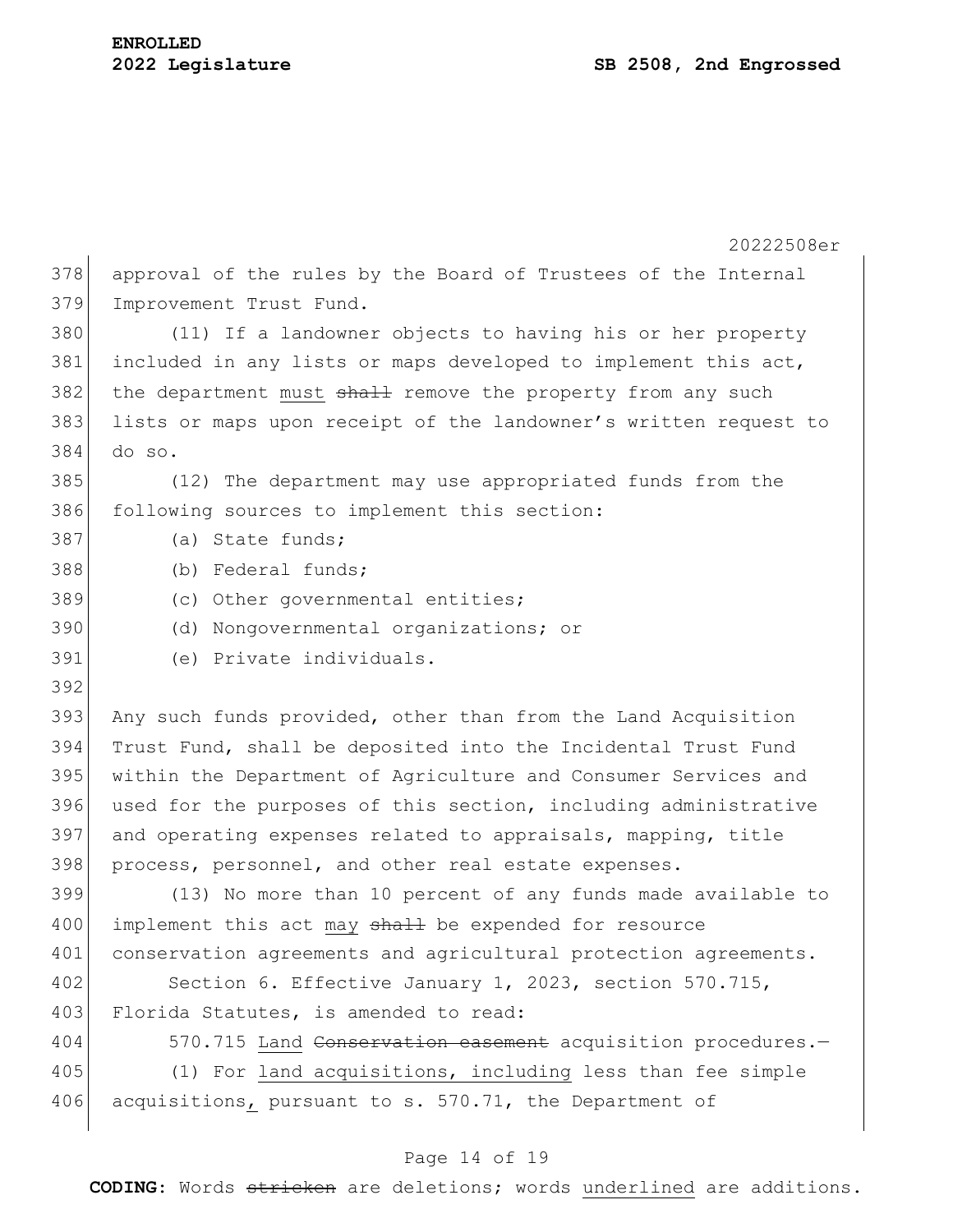407 Agriculture and Consumer Services shall comply with the 408 following acquisition procedures:

409 (a) Before conveyance of title by the department, evidence of marketable title in the form of a commitment for title insurance or an abstract of title with a title opinion must shall be obtained.

413 (b) Before approval by the board of trustees of an 414 agreement to purchase <del>less than fee simple title to</del> land 415 pursuant to s. 570.71, an appraisal of the parcel is  $shall$  be 416 required as follows:

417 1. Each parcel to be acquired must shall have at least one 418 appraisal. Two appraisals are required when the estimated value 419 of the parcel exceeds \$1 million. However, when both appraisals 420 exceed \$1 million and differ significantly, a third appraisal 421 may be obtained.

422 2. Appraisal fees and associated costs must shall be paid 423 by the department. All appraisals used for the acquisition of 424 <del>less than fee simple interest in</del> lands pursuant to this section 425 must shall be prepared by a state-certified appraiser who meets 426 the standards and criteria established by rule of the board of 427 trustees. Each appraiser selected to appraise a particular 428 parcel shall, before contracting with the department or a 429 participant in a multiparty agreement, submit to the department 430 or participant an affidavit substantiating that he or she has no 431 vested or fiduciary interest in such parcel.

 (c) A certified survey must be made that meets the minimum requirements for upland parcels established in the Standards of Practice for Land Surveying in Florida published by the 435 department and that accurately portrays, to the greatest extent

# Page 15 of 19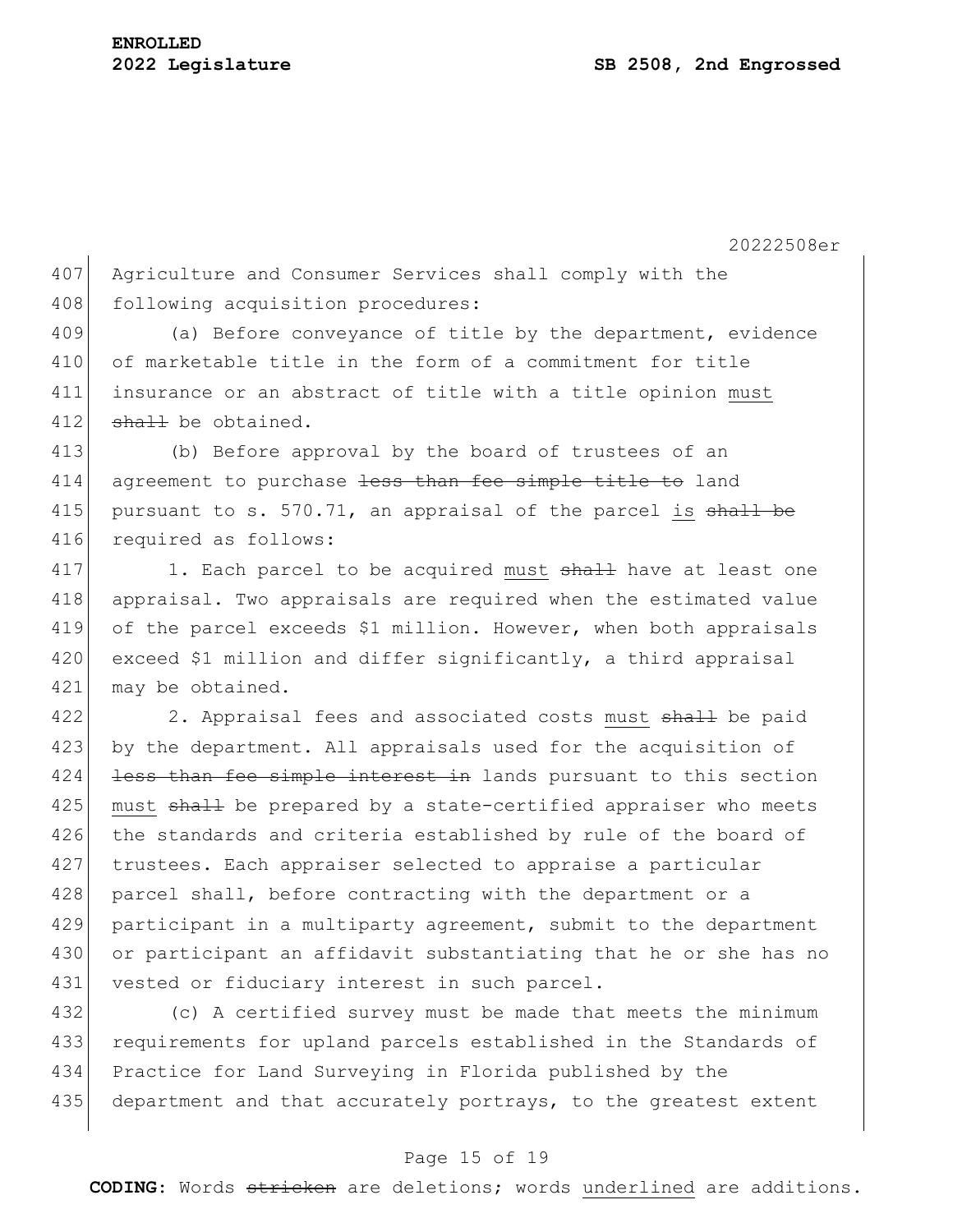20222508er 436 practicable, the condition of the parcel as it currently exists. 437 The requirement for a certified survey may, in whole or in part, 438 be waived by the board of trustees any time before the land 439 acquisition of the less than fee simple interest. If an existing 440 boundary map and description of a parcel are determined by the 441 department to be sufficient for appraisal purposes, the 442 department may temporarily waive the requirement for a survey 443 until any time before conveyance of title to the parcel. 444 (d) On behalf of the board of trustees and before the 445 appraisal of parcels approved for purchase under ss. 446 259.105(3)(i) and 570.71, the department may enter into option 447 contracts to buy less than fee simple interest in such parcels. 448 Any such option contract must shall state that the final 449 purchase price is subject to approval by the board of trustees 450 and that the final purchase price may not exceed the maximum 451 offer authorized by law. Any such option contract presented to 452 the board of trustees for final purchase price approval must 453 shall explicitly state that payment of the final purchase price 454 is subject to an appropriation by the Legislature. The 455 consideration for any such option contract may not exceed \$1,000

456 or 0.01 percent of the estimate by the department of the value 457 of the parcel, whichever amount is greater.

458 (e) A final offer must  $shall$  be in the form of an option 459 contract or agreement for purchase of the land less than fee 460 simple interest and must shall be signed and attested to by the 461 owner and the department. Before the department signs the 462 agreement for purchase of the land less than fee simple interest 463 or exercises the option contract, the requirements of s. 286.23 464 must shall be complied with.

## Page 16 of 19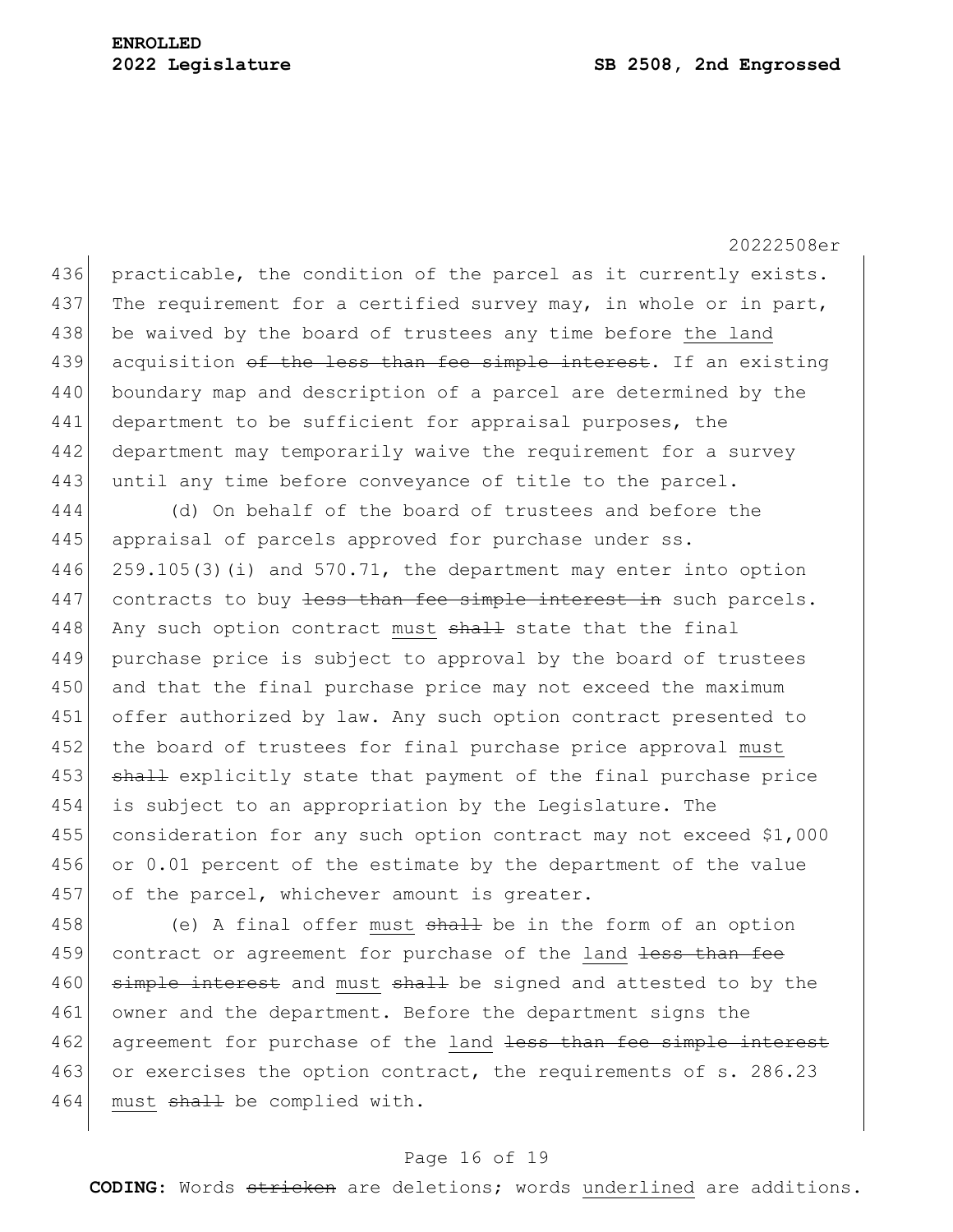20222508er 465 (f) The procedures provided in s.  $253.025(9)(a) - (d)$  and 466 (10) must  $shall$  be followed. 467 (2) If the public's interest is reasonably protected, the 468 board of trustees may: 469 (a) Waive any requirement of this section. 470 (b) Waive any rules adopted pursuant to s. 570.71, 471 notwithstanding chapter 120. 472 (c) Substitute any other reasonably prudent procedures, 473 including federally mandated acquisition procedures, for the 474 procedures in this section, if federal funds are available and 475 will be used for the purchase of land a less than fee simple 476 interest in lands, title to which will vest in the board of 477 trustees, and qualification for such federal funds requires 478 compliance with federally mandated acquisition procedures.  $479$  (3) The <del>less than fee simple</del> land acquisition procedures 480 provided in this section are for voluntary, negotiated 481 acquisitions. 482 (4) For purposes of this section, the term "negotiations" 483 does not include preliminary contacts with the property owner to 484 determine availability or eligibility of the property, existing 485 appraisal data, existing abstracts, and surveys. 486 (5) Appraisal reports are confidential and exempt from s. 487 119.07(1), for use by the department and the board of trustees, 488 until an option contract is executed or, if an option contract 489 is not executed, until 2 weeks before a contract or agreement 490 for purchase is considered for approval by the board of 491 trustees. However, the department has the authority, at its 492 discretion, to disclose appraisal reports to private landowners 493 during negotiations for acquisitions using alternatives to fee

# Page 17 of 19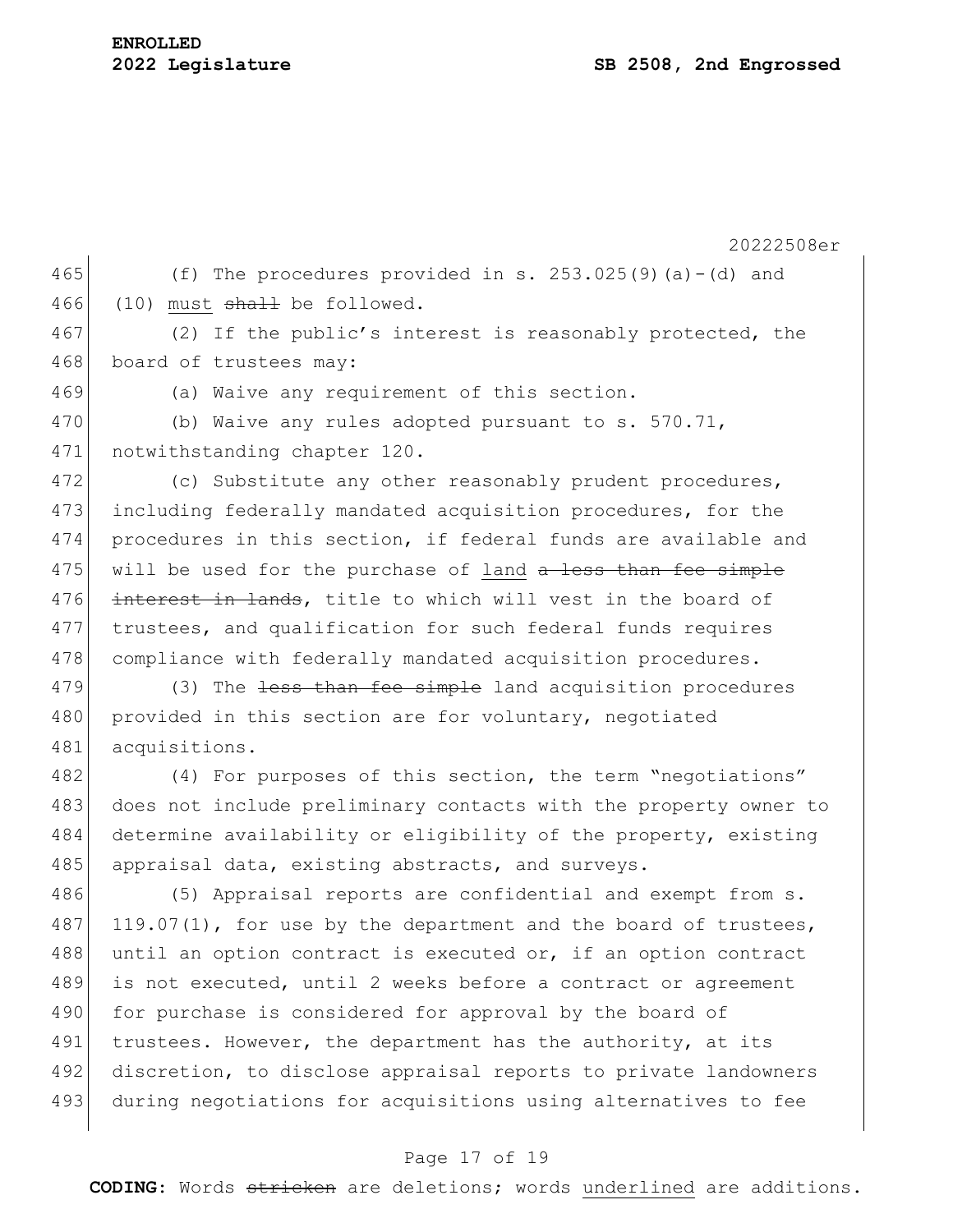20222508er 494 simple techniques, if the department determines that disclosure 495 of such reports will bring the proposed acquisition to closure. 496 The department may also disclose appraisal information to public 497 agencies or nonprofit organizations that agree to maintain the 498 confidentiality of the reports or information when joint 499 acquisition of property is contemplated, or when a public agency 500 or nonprofit organization enters into a written multiparty 501 agreement with the department. For purposes of this subsection, 502 the term "nonprofit organization" means an organization whose 503 purposes include the preservation of natural resources, and 504 which is exempt from federal income tax under s. 501(c)(3) of 505 the Internal Revenue Code. The department may release an 506 appraisal report when the passage of time has rendered the 507 conclusions of value in the report invalid or when the 508 department has terminated negotiations. 509 Section 7. Type two transfer from the Agency for Persons 510 with Disabilities.-511 (1) All powers, duties, functions, records, offices, 512 personnel, associated administrative support positions, 513 property, pending issues, existing contracts, administrative 514 authority, administrative rules, and unexpended balances of 515 appropriations, allocations, and other funds relating to the 516 William J. "Billy Joe" Rish Recreational Park within the Agency 517 for Persons with Disabilities are transferred by a type two 518  $\vert$  transfer, as defined in s. 20.06(2), Florida Statutes, to the 519 Department of Environmental Protection. 520 (2) Any binding contract or interagency agreement existing 521 before July 1, 2022, between the Agency for Persons with 522 Disabilities, or an entity or agency of the department, and any

## Page 18 of 19